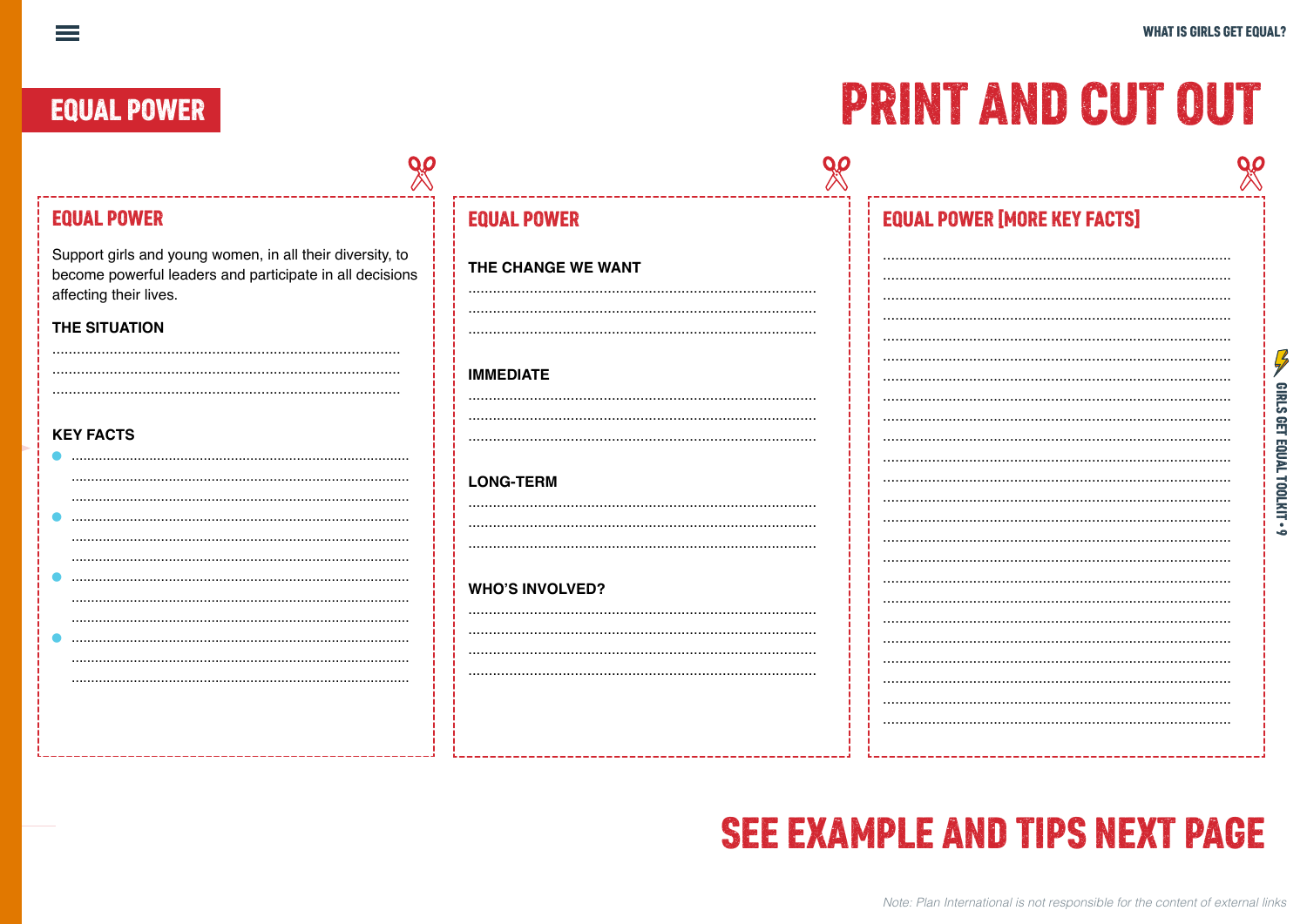# EQUAL POWER EXAMPLES FROM A GLOBAL PERSPECTIVE

#### EQUAL POWER

Support girls and young women, in all their diversity, to become powerful leaders and participate in all decisions affecting their lives.

#### **THE SITUATION**

Everywhere in the world, girls and young women are excluded from positions of power, leadership and decision-making processes.

#### **KEY FACTS**

- Globally, only 24% of parliamentary seats are held by women.
- Less than 2% of the world's parliamentarians are under the age of 30.
- Globally, 1 in 4 companies have no women in senior management roles.
- A study of approximately 22,000 companies in 91 countries found that companies with female CEOs produce higher profits.

*Check out "How to develop campaign objectives" on page 21 to shape your own Equal Power objectives*

### EQUAL POWER

#### **THE CHANGE WE WANT**

New pathways to power are embedded in institutions so that girls and young women are seen, heard and valued as leaders!

#### **IMMEDIATE**

By 2023, we want to see girls and young women participating and have their priorities reflected in multiple political party manifestos within at least 5 countries and 1 global presidency (e.g. G20, G7, UNGA etc.).

#### **LONG-TERM**

'Nothing about her without her'. We will reform institutional processes and structures to ensure girls and young women always have a seat at the decision-making table.

#### **WHO'S INVOLVED?**

Political decision-makers and powerholders at all levels – local, district, national, regional and global.

#### EQUAL POWER [MORE KEY FACTS]

- In 2018, there were only 17 women heads of state or prime ministers across 149 countries.
- Only 18% of government ministerial posts are held by women.
- <sup>ā</sup> Plan International and the Geena Davis Institute on Gender in Media conducted a study on leadership ambitions and realities with 10,000 girls and young women across 19 countries: For the full report and more key findings, click [here](https://plan-international.org/publications/taking-the-lead) or visit: [https://plan-international.org/publications/](https://plan-international.org/publications/taking-the-lead) [taking-the-lead](https://plan-international.org/publications/taking-the-lead)

*What facts or statistics are relevant to your context? Check out the global examples on the next page and the [Taking the Lead](https://plan-international.org/publications/taking-the-lead)  [research](https://plan-international.org/publications/taking-the-lead) for inspiration*

| Who has power over |  |
|--------------------|--|
| your issue?        |  |

*Write your own key facts and killer stats for your context here!*